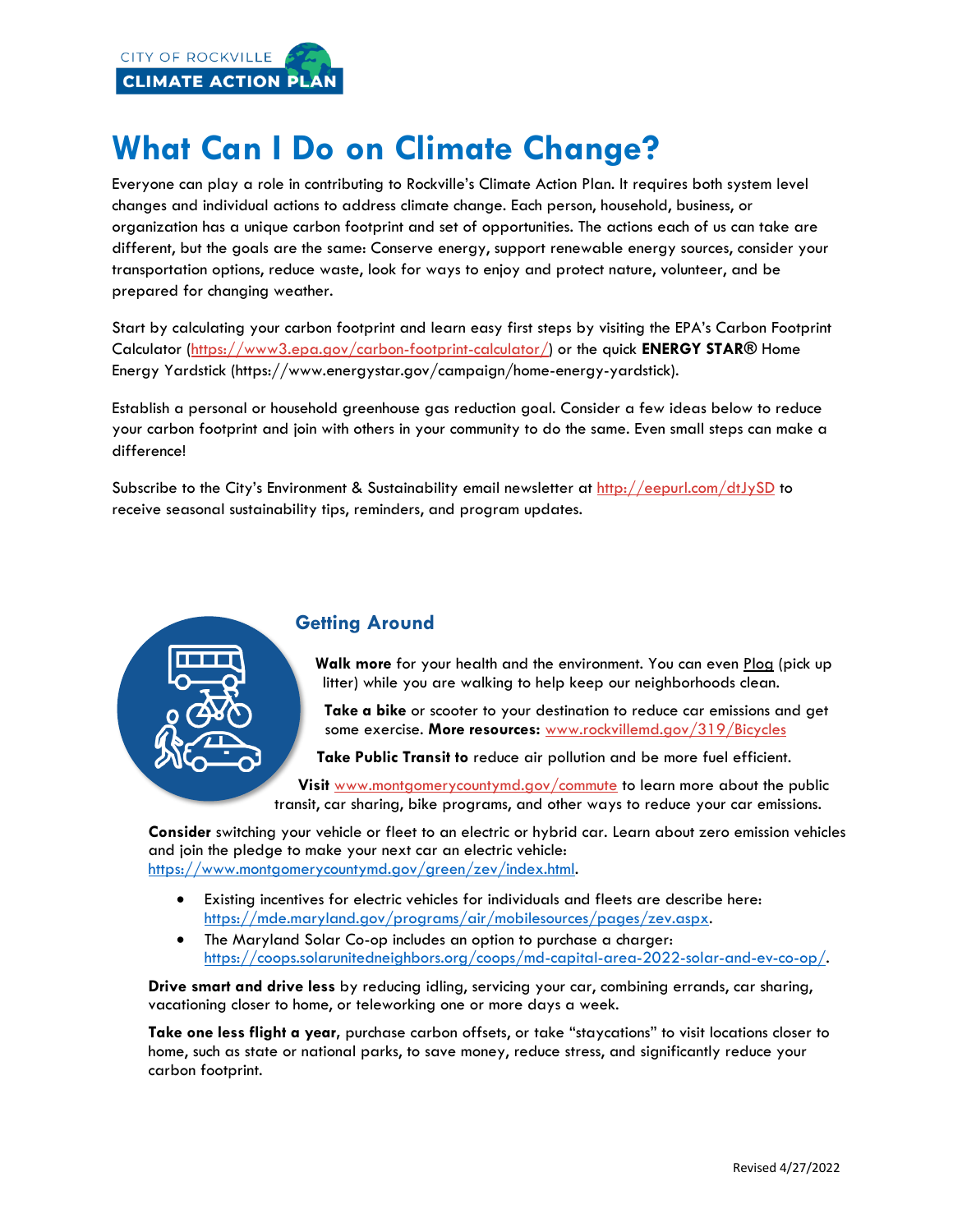



# **Energy Efficiency<sup>1</sup>**

**Switch to LED lighting.** LED lights use up to 85% less energy and last up to 25 times longer than incandescent lights.

**Monitor your thermostat** and set your temperatures slightly higher in the summer and lower in winter. Upgrading to a programmable or smart thermostat can help you monitor your energy usage and save money.

**Look for the ENERGY STAR® symbol when buying new appliances.** At the end of your appliance's useful life, **transition to electric appliances** including heat pumps for heating/cooling and hot water heaters, and electric stoves in

anticipation of the electric grid becoming greener.

• Pepco offers a \$700 rebate on qualifying hybrid heat pump water heater [https://homeenergysavings.pepco.com/appliance-rebate-program/overview/electric-heat](https://homeenergysavings.pepco.com/appliance-rebate-program/overview/electric-heat-pump-water-heater)[pump-water-heater](https://homeenergysavings.pepco.com/appliance-rebate-program/overview/electric-heat-pump-water-heater) Shop during Maryland's tax-free ENERGY STAR weekend, typically held on Presidents Day weekend, for a sales tax break.

**For homeowners: Schedule an energy assessment** to receive ideas for home comfort upgrades to make your home more energy efficient. See<https://montgomeryenergyconnection.org/> for energy resources.

- Pepco offers free home energy assessments, appliance and lighting rebates, and up to \$7,500 rebate for energy efficiency upgrades under the Home Performance with Energy Star program. [https://www.pepco.com/WaysToSave/ForYourHome/Pages/Maryland.aspx#.](https://www.pepco.com/WaysToSave/ForYourHome/Pages/Maryland.aspx)
- Montgomery County offers an annual \$250 tax credit for home improvements including air sealing, insulation, windows, doors, heating and cooling equipment, and more. Requires a Renewable [Energy Tax Credit Application.](http://www.montgomerycountymd.gov/Finance/Resources/Files/data/taxes/renewable_energy_tax_credit_application.pdf)

**Wash smart and save energy** by taking shorter showers, washing laundry with cold water, using a dryer ball, and running the dishwasher only when full. Use larger appliances like washing machines at off-peak hours to lower the energy demand.

**Upgrade your wood burning stove:** Maryland offers up to \$700 under the Clean Burning Wood and Pellet Rebate Program<https://energy.maryland.gov/Residential/Pages/incentives/woodstoves.aspx>

**Find financing and funding resources** for smart energy investments.

- **Energy assistance** <https://www.rockvillemd.gov/377/Financial-Assistance> and home repair and weatherization programs [https://www.rockvillemd.gov/196/Home-Repair-Loan-](https://www.rockvillemd.gov/196/Home-Repair-Loan-Assistance)[Assistance](https://www.rockvillemd.gov/196/Home-Repair-Loan-Assistance) are available for eligible low income Rockville residents.
- **The Montgomery County Green Bank** offers energy efficiency and renewable energy system financing for residential and commercial properties [https://mcgreenbank.org/.](https://mcgreenbank.org/)
- **The Property Assessed Clean Energy** financing option is available for commercial properties. <https://www.montgomerycountymd.gov/green/energy/pace.html>
- **For multifamily properties: See** Maryland's Multifamily Energy Efficiency and Housing Affordability grant program <https://dhcd.maryland.gov/HousingDevelopment/Pages/EnergyEfficiencyWeatherization.aspx>
- **Pepco's Energy Savings for Business** program offers a range of rebates and incentives for small, medium, and large businesses, non-profits, and institutions. <https://homeenergysavings.pepco.com/business/overview>

 $1$  For a comprehensive list of rebates and incentives for energy efficiency and renewable energy, search by state at dsireusa.org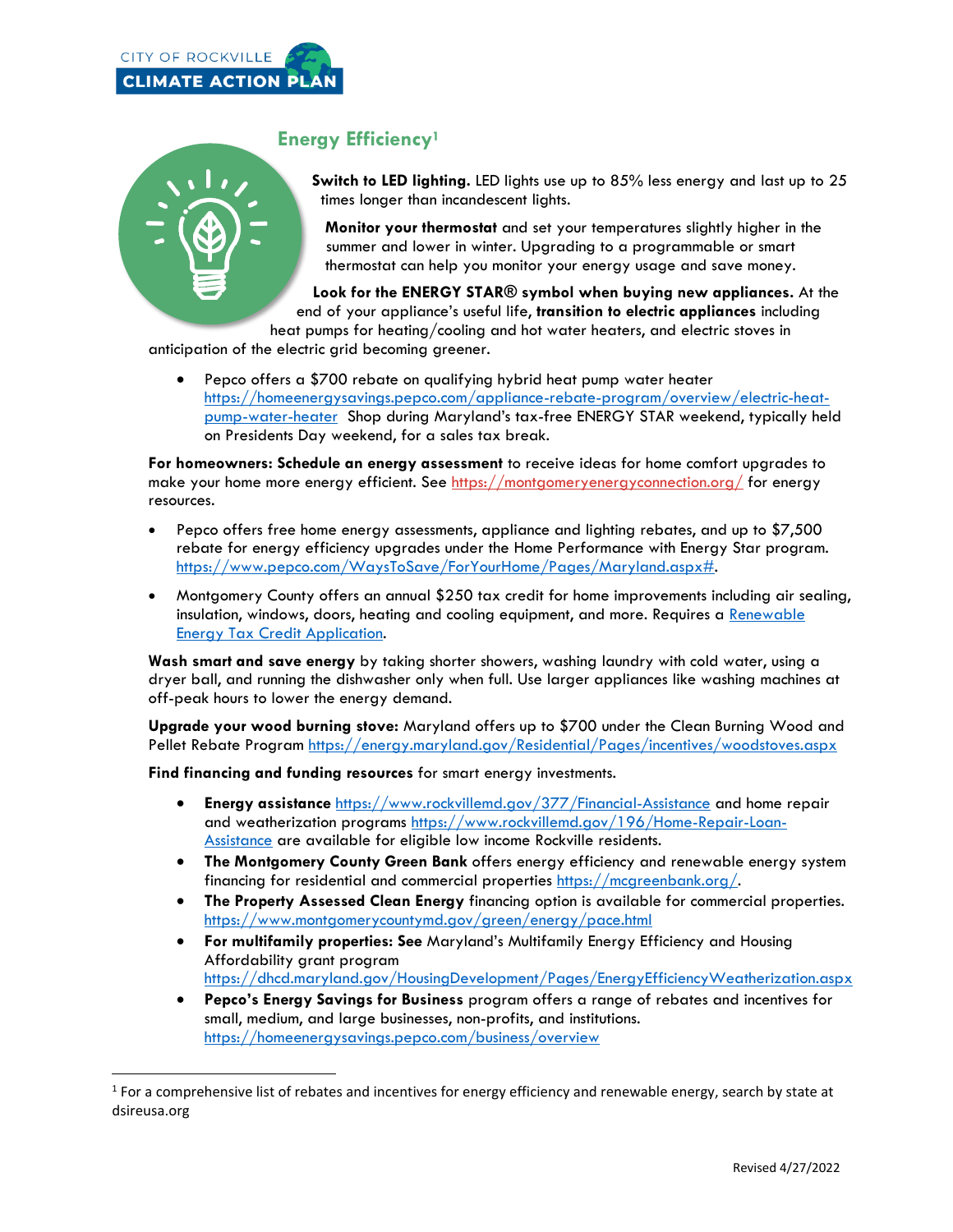



# **Sustainable Energy**

**Switch to clean or renewable energy sources.** You can choose your energy supplier in Maryland, including renewable energy sources such as wind and solar. Ensure that you choose a verified clean energy producer by using Green-e, the trusted global leader in clean energy certification. For more information, see<https://www.psc.state.md.us/electricchoice/green-options/>

**Go solar** by joining a solar-coop to install rooftop solar. If you're home isn't right for solar, consider community, or shared, solar to receive the same benefits by subscribing to a large commercial project in your utility area.

- Maryland Solar United Neighbors has many solar resources: <https://www.solarunitedneighbors.org/> including available community solar projects and the Maryland Solar Co-op [https://coops.solarunitedneighbors.org/coops/md-capital-area-2022](https://coops.solarunitedneighbors.org/coops/md-capital-area-2022-solar-and-ev-co-op/) [solar-and-ev-co-op/](https://coops.solarunitedneighbors.org/coops/md-capital-area-2022-solar-and-ev-co-op/)
- Low income financing is available through the Green Bank: [https://www.solarunitedneighbors.org/join-the-md-capital-area-2022-solar-and-ev-charger](https://www.solarunitedneighbors.org/join-the-md-capital-area-2022-solar-and-ev-charger-co-op/?co-op=MD%20Capital%20Area%202022%20Solar%20and%20EV%20Co-op)[co-op/?co-op=MD%20Capital%20Area%202022%20Solar%20and%20EV%20Co-op](https://www.solarunitedneighbors.org/join-the-md-capital-area-2022-solar-and-ev-charger-co-op/?co-op=MD%20Capital%20Area%202022%20Solar%20and%20EV%20Co-op)

**Consider geothermal energy** which uses the constant temperatures underground for heating and cooling needs <https://energy.maryland.gov/Pages/Info/renewable/geothermal.aspx>

**Find more renewable resources: Visit** <https://montgomeryenergyconnection.org/> to learn more about how to choose a renewable energy supplier and find solar programs and financing options. Maryland's Residential Clean Energy Rebate Program offers up to \$1,000 rebate for solar panels or shingles, \$500 for solar water heating, \$3,000 for new geothermal, and \$500 for geothermal replacement.<https://energy.maryland.gov/residential/pages/incentives/cleanenergygrants.aspx>



**Plant native plants and trees** for a biodiverse and resilient ecosystem that absorbs carbon, provides shade, reduces air and water pollution, and provides habitat for native wildlife. Remove non-native invasive plants that crowd out native plants and reduce biodiversity. Plant a mixture of species, including food-bearing (e.g., fruit and nuts) trees and shrubs. Create spaces where you can 'leave your leaves' [https://www.nwf.org/Magazines/National-](https://www.nwf.org/Magazines/National-Wildlife/2015/OctNov/Gardening/Leave-the-Leaves)[Wildlife/2015/OctNov/Gardening/Leave-the-Leaves.](https://www.nwf.org/Magazines/National-Wildlife/2015/OctNov/Gardening/Leave-the-Leaves)

**Install RainScapes projects** such as rain gardens, conservation landscapes, rain barrels, permeable pavers, and pavement removal. Save money by applying for RainScapes Rebates at [www.rockvillemd.gov/rainscapes.](http://www.rockvillemd.gov/rainscapes)

**Practice sustainable lawn and garden care** by reducing synthetic pesticide and fertilizer use, practicing organic lawn care, reducing the size of your lawn, electrifying lawnmowers and leafblowers if feasible, and composting yard trim. Learn more at [https://www.montgomerycountymd.gov/lawns/.](https://www.montgomerycountymd.gov/lawns/)

**Shop at the Farmers Market.** The farm-fresh fruits, vegetables, plants, cut flowers, preserves, honey, herbs, baked goods and other items that you find at the Rockville Farmers Market are fresher and travel a shorter distance than similar grocery store products. You can find more information at [https://www.rockvillemd.gov/664/Farmers-Market.](https://www.rockvillemd.gov/664/Farmers-Market)

**Join a CSA,** or Community Supported Agriculture (CSA), to get a once-a-week or biweekly box full of local fruits and veggies that are in season delivered to your door or that you pick up. Learn more at [https://montgomerycountymd.gov/agservices/farm-to-table.html.](https://montgomerycountymd.gov/agservices/farm-to-table.html)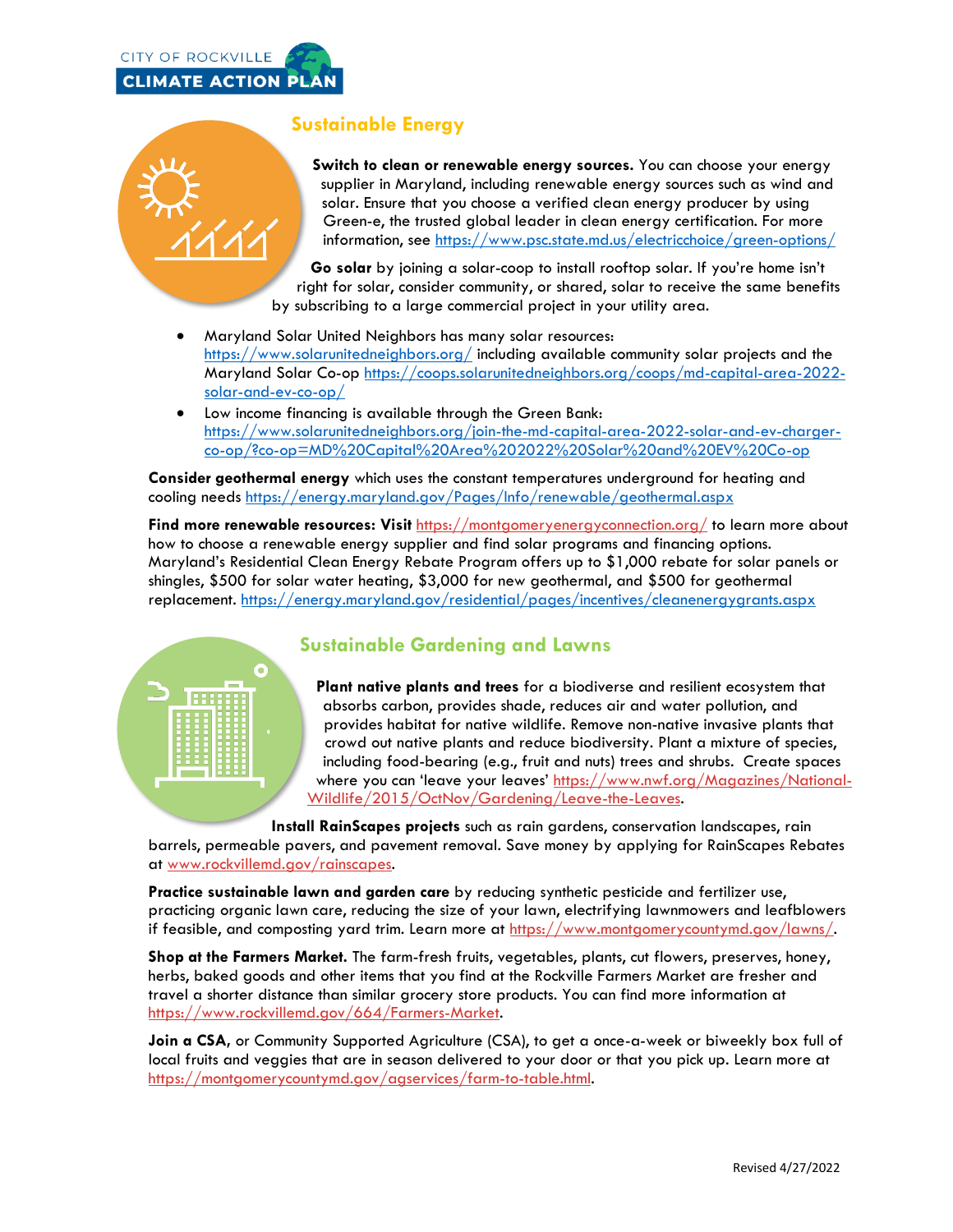



## **Reduce Waste and Consumption**

**Reduce and reuse** by avoiding single use materials, donating, shopping at second-hand stores, yard sales, and using neighborhood free or buy/sell/trade groups.

**Recycle right** by learning what items can be recycled at [www.rockvillemd.gov/recycling-refuse.](http://www.rockvillemd.gov/recycling-refuse) When in doubt, throw it out. Make sure hazardous waste, electronics and metal are disposed of properly.

**Gift differently** by giving experiences, buying local, volunteering or donating in someone's name, and minimizing wrapping waste.

**Reduce food waste and save money** by meal planning, only buying the ingredients you need, and using reusable meal containers. Learn more about food composting at [https://www.montgomerycountymd.gov/sws/foodwaste/.](https://www.montgomerycountymd.gov/sws/foodwaste/)

**Practice Meatless Mondays.** Every Monday, choose a vegetarian meal over a meal that includes meat. A complete plant-based diet is not for everyone, but a small reduction in meat consumption one day a week can be a healthy choice that's also good for the environment.

#### **Volunteer**

**Help Rockville's environment** by joining stream and trail cleanups, non-native invasive removals, and other nature-based volunteer opportunities.

**Join a city board or commission** to lend your expertise, thoughts, ideas, and opinions to shape Rockville's future.

**Help a neighbor, senior or other vulnerable community members by joining** or starting a "Rockville Village" to foster social connections and coordinate volunteer help. Learn more at [www.rockvillemd.gov/villages.](http://www.rockvillemd.gov/villages)

**Volunteer or donate to local assistance programs and social and environmental justice efforts.**  Underserved communities are disproportionately affected by climate change. For a list of City assistance programs, visit [https://www.rockvillemd.gov/385/Donation-Sponsorship-Programs.](https://www.rockvillemd.gov/385/Donation-Sponsorship-Programs)

**Visit** [www.rockvillemd.gov/volunteer](http://www.rockvillemd.gov/volunteer) to find volunteer opportunities with the city.